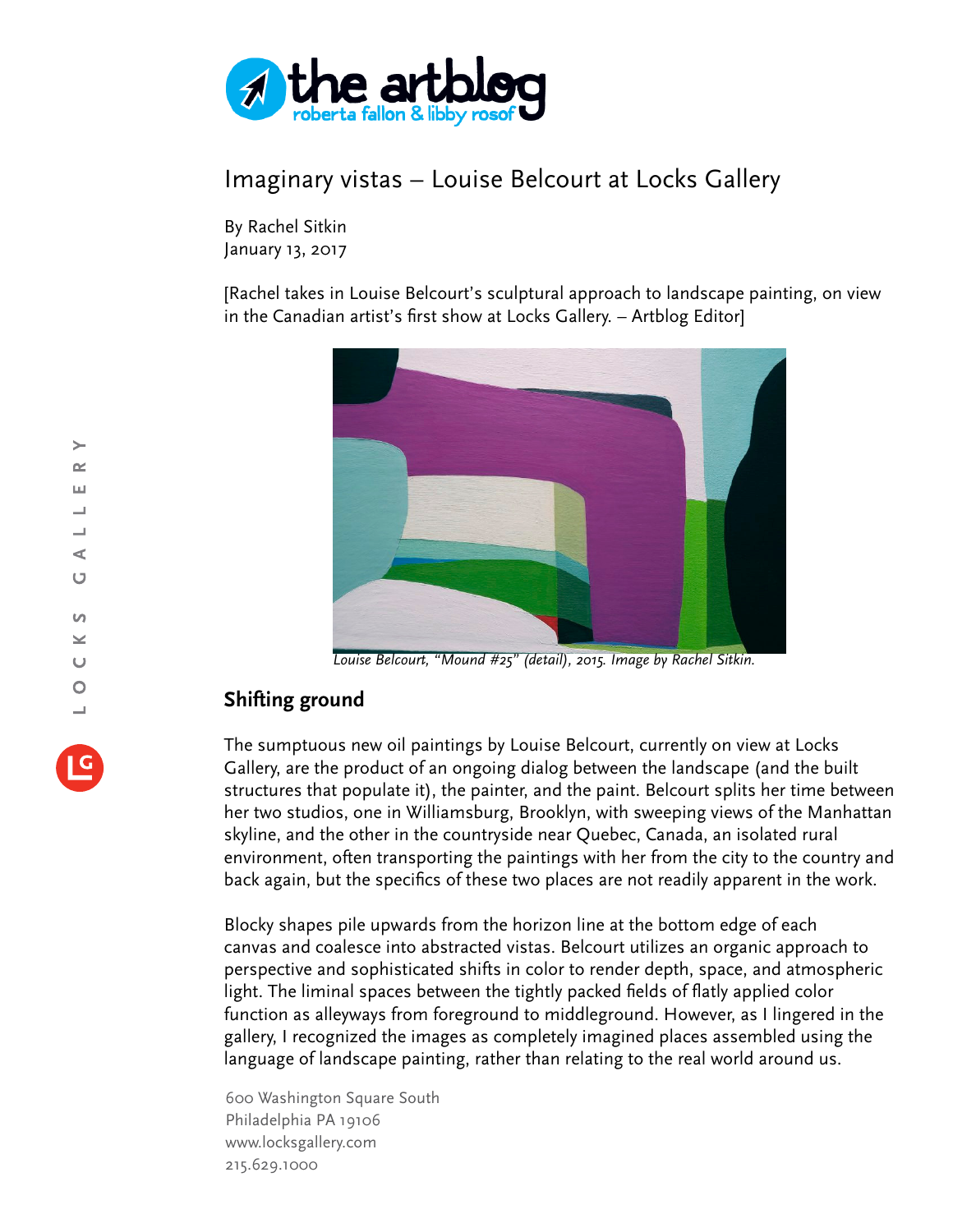

*Louise Belcourt, "Lamb's Ear #5," 2016. Oil on canvas 22" x 25. Image by Rachel Sitkin.*

## **Massing**

In her inaugural show at Locks, the group of 14 easel-size paintings employs a finite number of beautifully chunky forms, loosely representative of architectural structures and landmasses. By arranging them in various combinations, Belcourt examines the shapes' unique personalities in relationship to one another.

In the four paintings from the "Lamb's Ear" series, a long lavender arm winds like a river behind, around, and through the other objects, gathering them in its embrace. In "Mound #18," "Mound #25," and "Lamb's Ear #5," large black shapes pour down from the top edge of the canvas, trapping the figures below under their weight. Energetic red ovoid forms leap skywards in "Lamb's Ear #1" and "Lamb's Ear #2," yet the subtly warmer form in the latter painting is tucked back into place by an aforementioned lavender arm.



*Louise Belcourt, "Lamb's Ear #5" (detail), 2016. Image by Rachel Sitkin.*